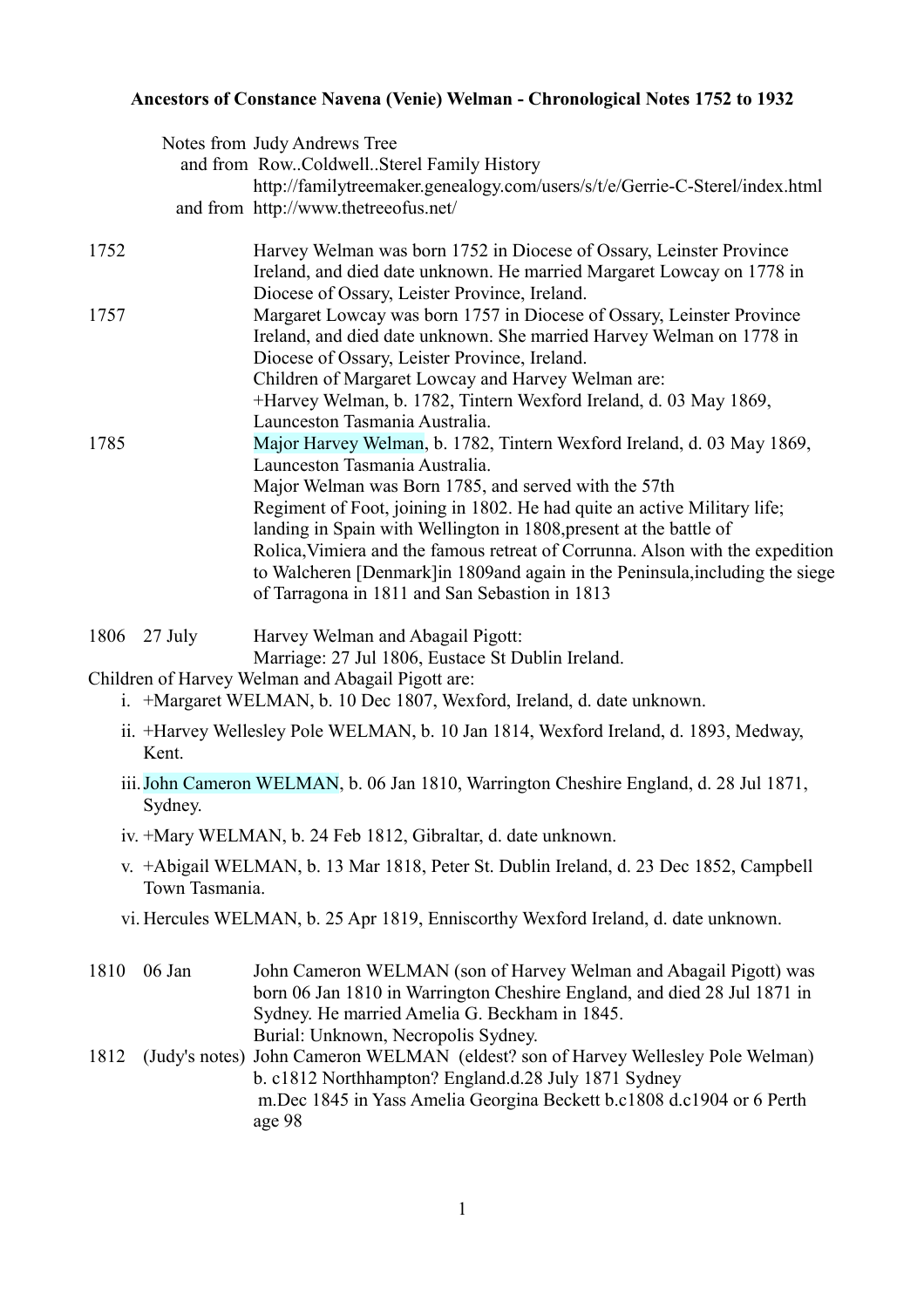## **Ancestors of Constance Navena (Venie) Welman - Chronological Notes 1752 to 1932**

| 1820 | & 1830 | Captain Welman of the 57th Regiment were garrisoned in Sydney and         |
|------|--------|---------------------------------------------------------------------------|
|      |        | Tasmania. Most of Harvey Welman descendants settled in Tasmania, although |
|      |        | a number of his descendents returned to England.                          |
| 1825 |        | Harvey Welman and Mary Collins:                                           |
|      |        | Marriage: 16 Dec 1825, St. Marks Dublin Ireland.                          |

Children of Harvey Welman and Mary Collins are:

- i. Mary Collins WELMAN, b. 11 Sep 1826, Chatham Kent England, d. date unknown.
- ii. William Henry Dowling Reeves WELMAN, b. 22 Oct 1827, Dartford Kent England, d. date unknown.
- iii.+Annie Alicia WELMAN, b. 30 Mar 1829, St. Phillips Sydney NSW Australia, d. date unknown.
- iv. Donaldson John Harvey WELMAN, b. 20 Jul 1830, Ross Tasmania Australia, d. 27 Oct 1838, Tasmania.
- v. Caroline Eliza WELMAN, b. 09 Mar 1832, St. Davids Horbart Tasmania, d. 21 Aug 1866, Launceston Tasmania.
- vi. Anthony WELMAN, b. 12 Oct 1833, Fort St George Madras India, d. date unknown.

| 1835? |  | James Bourke, father of Constance Mary Bourke born Wagga Wagga, NSW |
|-------|--|---------------------------------------------------------------------|
|       |  |                                                                     |

| 1836         |               | Major Harvey Welman. Obviously a colourful character, he was one of the<br>leaders in the renowned "black line" of Governor Arthur's attempt to drive the<br>Tasmanian Aborigines into the Tasman Peninsula. Welman interested himself<br>in the life of the city and district, and became a J.P. In 1836 he was a<br>signatory to an address to the Governor on necessary developments for<br>Launceston. He became a Police Magistrate, and was a shareholder in the<br>Launceston Melbourne Steam Navigation Company. Highly respected, he<br>died in Launceston in 1869, in his 87th year, and was buried in the Cypress<br><b>Street Cemetery.</b> |
|--------------|---------------|---------------------------------------------------------------------------------------------------------------------------------------------------------------------------------------------------------------------------------------------------------------------------------------------------------------------------------------------------------------------------------------------------------------------------------------------------------------------------------------------------------------------------------------------------------------------------------------------------------------------------------------------------------|
| 1839         | 28 Dec        | Martha Susannah Mary Best mother of Constance Mary Bourke born at<br>Toongabbi, NSW m1 28 Nov 1855 James Bourke m2.c1862 Henry<br>Thompson died 1926 Sydney                                                                                                                                                                                                                                                                                                                                                                                                                                                                                             |
| 1845         | Dec           | John Cameron WELMAN married in Yass Amelia Georgina Beckett b.c1808<br>$d.c1904$ or 6 Perth age 98<br>John Cameron WELMAN (son of Harvey Welman and Abagail Pigott) was<br>born 06 Jan 1810 in Warrington Cheshire England, and died 28 Jul 1871 in<br>Sydney. He married Amelia G. Beckham in 1845.                                                                                                                                                                                                                                                                                                                                                    |
| 1849         | (Judy's tree) | Harvey Hercules Welman (Venie's father) b.1849 d.1884 m.1878 Constance<br>Mary Bourke                                                                                                                                                                                                                                                                                                                                                                                                                                                                                                                                                                   |
| 1856<br>1857 | 7 May         | Amelia Georgina (Amy) Welman born at Berwang, near Binalong, NSW<br>Constance Mary Bourke (Venie's mother) born at Wagga Wagga                                                                                                                                                                                                                                                                                                                                                                                                                                                                                                                          |
| 1869         | $07$ May      | Major Harvey Welman died in Launceston in 1869, in his 87th year, and was<br>buried in the Cypress Street Cemetery.                                                                                                                                                                                                                                                                                                                                                                                                                                                                                                                                     |